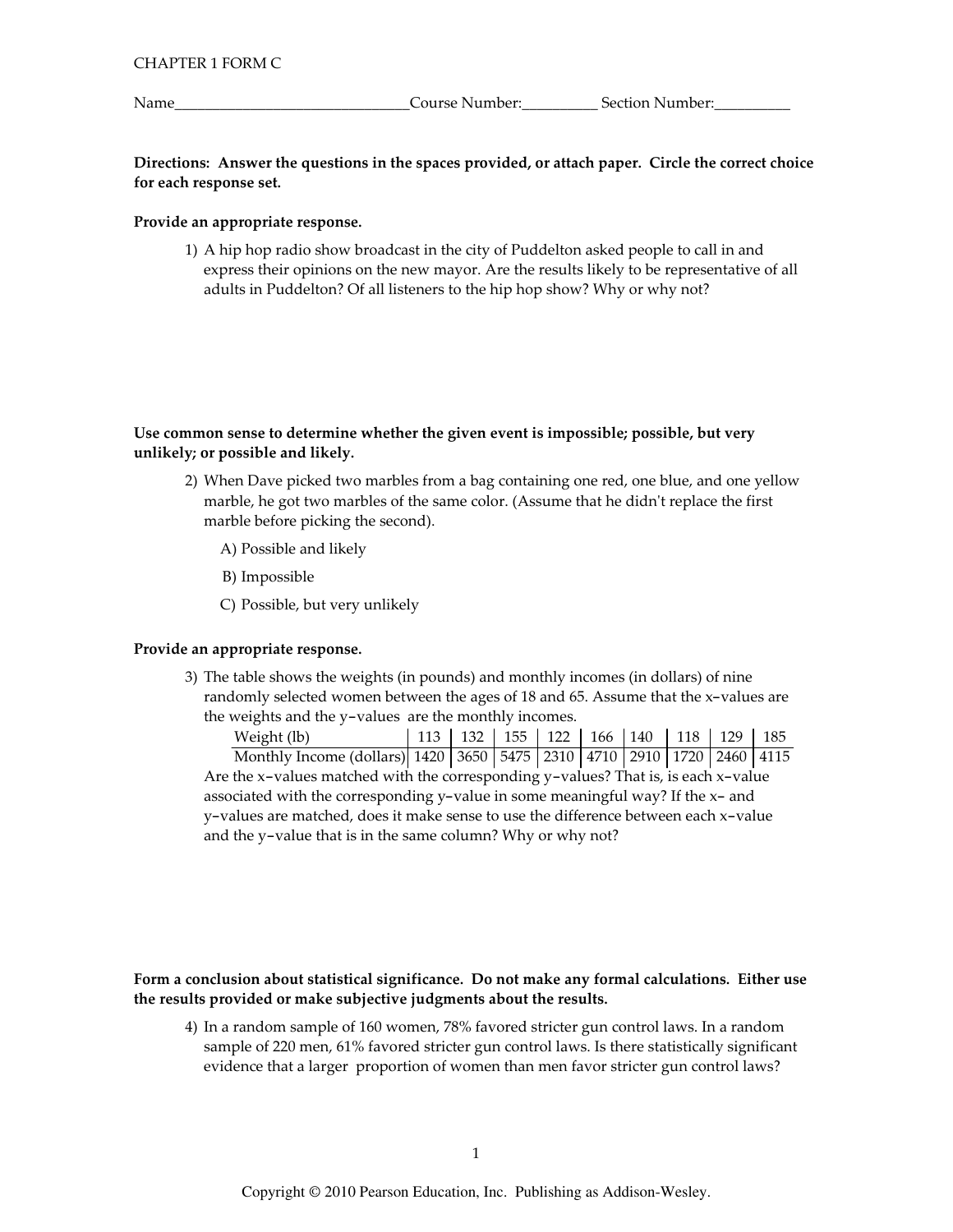#### **CHAPTER 1 FORM C**

#### Determine whether the given value is a statistic or a parameter.

5) A health and fitness club surveys 40 randomly selected members and found that the average weight of those questioned is 157 lb.

A) Statistic B) Parameter

#### Determine whether the given value is from a discrete or continuous data set.

| 6) The height of 2-year-old maple tree is 28.3 ft. |               |
|----------------------------------------------------|---------------|
| A) Discrete                                        | B) Continuous |

# Determine which of the four levels of measurement (nominal, ordinal, interval, ratio) is most appropriate.

| 7) Nationalities of survey respondents. |             |            |
|-----------------------------------------|-------------|------------|
| A) Ratio                                | B) Interval | C) Ordinal |

| 8) Student's grades, A, B, or C, on a test. |            |            |             |
|---------------------------------------------|------------|------------|-------------|
| A) Ratio                                    | B) Ordinal | C) Nominal | D) Interval |

D) Nominal

## Identify the sample and population. Also, determine whether the sample is likely to be representative of the population.

9) In a poll of 50,000 randomly selected college students, 74% answered "yes" when asked "Do you have a television in your dorm room?".

## Use critical thinking to develop an alternative conclusion.

10) A study of achievement scores by sixth-grade students on a standardized math test showed the three top scorers were all gifted piano players. Conclusion: Playing the piano leads to mathematical achievement.

## Use critical thinking to address the key issue.

11) A company accused of downsizing workers defended itself with the following statement: "Yes, we were forced to lay off 20% of our workforce last year, but this year we increased our workforce by 20%, and we therefore now have the same number of employees as before the layoff." What is the flaw in this argument?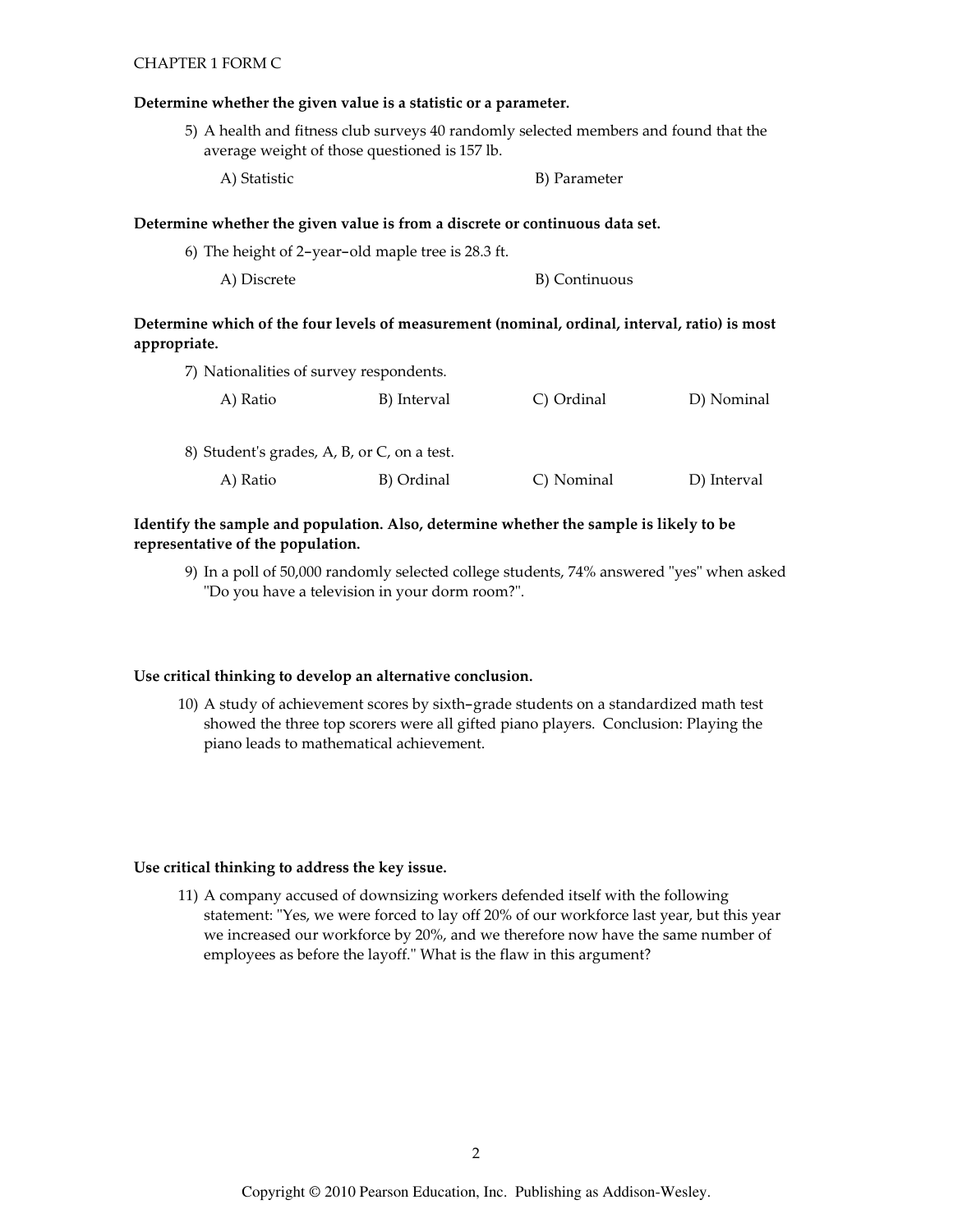Perform the requested conversions. Round decimals to the nearest thousandth and percents to the nearest tenth of a percent, if necessary.

12) Convert 50% to an equivalent fraction and decimal.

| A) $\frac{1}{3}$ , 5 | B) $\frac{1}{2}$ , 0.5 | C) $\frac{1}{3}$ , 0.5 | D) $\frac{1}{2}$ , 5 |
|----------------------|------------------------|------------------------|----------------------|
|                      |                        |                        |                      |

## Solve the problem.

- 13) Alex and Juana went on a 30-mile canoe trip with their class. On the first day they traveled 12 miles. What percent of the total distance did they canoe?
	- B) 300% A)  $0.4\%$  $C$ ) 3% D) 40%

#### Provide an appropriate response.

14) A bus company claims that in the past year it has reduced the number of late departures of buses by 100%. What is wrong with this statement?

#### Determine whether the given description corresponds to an observational study or an experiment.

15) A sample of fish is taken from a lake to measure the effect of pollution from a nearby factory on the fish.

A) Observational study B) Experiment

16) A doctor performs several diagnostic tests to determine the reason for a patient's illness.

| A) Experiment | B) Observational study |
|---------------|------------------------|
|---------------|------------------------|

## Identify which of these types of sampling is used: random, stratified, systematic, cluster, convenience.

- 17) An education researcher randomly selects 48 middle schools and interviews all the teachers at each school.
	- A) Random
	- B) Cluster
	- C) Convenience
	- D) Systematic
	- E) Stratified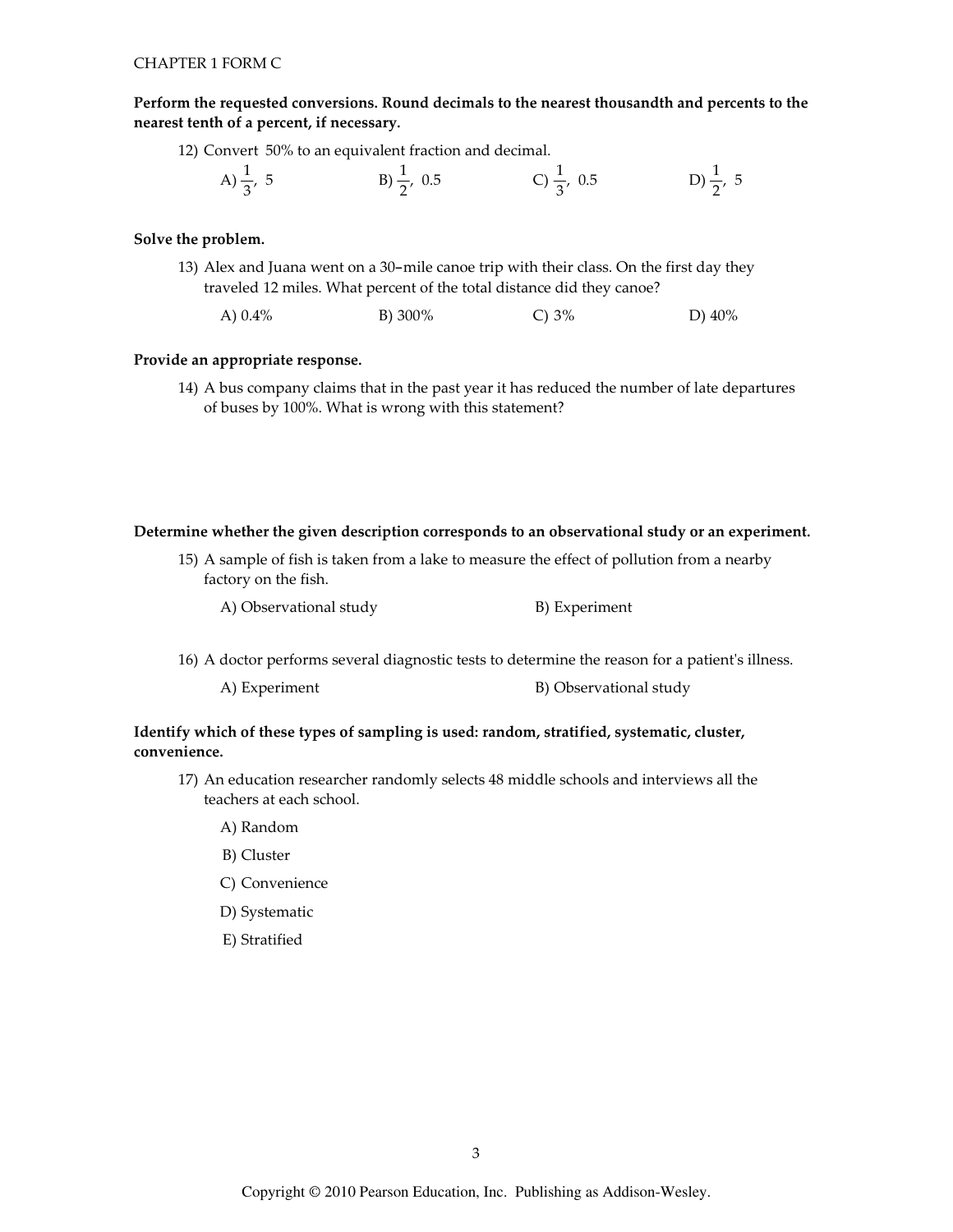#### Provide an appropriate response.

- 18) A researcher obtains an alphabetical list of the 2560 students at a college. She uses a random number generator to obtain 50 numbers between 1 and 2560. She chooses the 50 students corresponding to those numbers. Does this sampling plan result in a random sample? Simple random sample? Explain.
	- A) Yes; no. The sample is random because all students have the same chance of being selected. It is not a simple random sample because some samples are not possible, such as a sample containing the first 50 students on the list.
	- B) Yes; yes. The sample is random because all students have the same chance of being selected. It is a simple random sample because all samples of 50 students have the same chance of being selected.
	- C) No; no. The sample is not random because not all students have the same chance of being selected. It is not a simple random sample because some samples are not possible, such as a sample containing the the first 50 students on the list.
	- D) No; yes. The sample is not random because not all students have the same chance of being selected. It is a simple random sample because all samples of 50 students have the same chance of being selected.

#### Identify the type of observational study (cross-sectional, retrospective, prospective).

19) A researcher plans to obtain data by following those in cancer remission since January of 2005.

| A) Prospective   | B) Cross-sectional |
|------------------|--------------------|
| C) Retrospective | D) None of these   |

## Provide an appropriate response.

20) Researchers at a major pharmaceutical company have designed an experiment to test whether a new pill for the common cold will be effective during the "cold season" from mid-December to mid-March. They package the medication in a large box containing 90 pills in individual slots. They also package look-alike pills in the same kind of packing. They commission two nurses to administer the pills to participants who are randomly assigned to the experimental group getting the cold pill and the other group getting the placebo. The nurses do not know whether they are giving their group the cold pill or the placebo. The objective of the experiment is to see whether the group using the cold pill has fewer colds than the group receiving the placebo. Each participant must keep a diary recording when they took their daily pill and the number of colds they had during the trial period. What type of experiment is this? Identify one advantage. Identify one disadvantage.